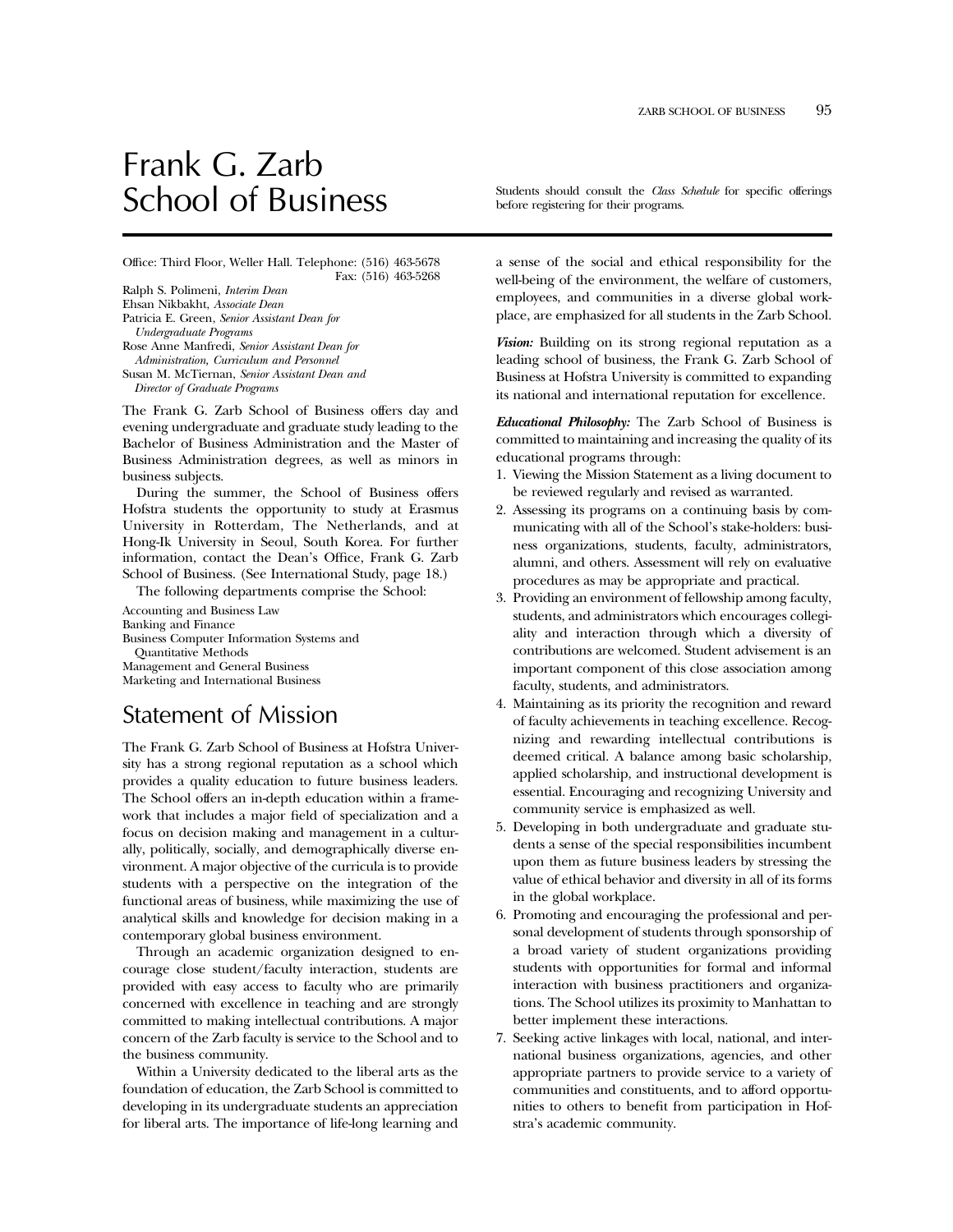*Educational Objectives:* At both the baccalaureate and master's level, the Frank G. Zarb School of Business is committed to promoting quality teaching that requires rigor, relevance, and a thorough exploration of the application of practical business knowledge in an everchanging business environment. Simultaneously, the School must impart to its students:

- 1. Strong functional knowledge across business disciplines and proficiency in oral and written communications.
- 2. An appreciation for the sociopolitical, demographic, economic and geographic diversity that characterizes the contemporary business environment.
- 3. An understanding of information systems and other technologies and their use in both domestic and global environments.
- 4. An understanding of ethical principles and values as applied to business.

Beyond service to students, the Frank G. Zarb School seeks to increase its base of service to the business and not-for-profit communities through a variety of delivery systems such as certificate programs, consulting services, conferences, workshops, research and new course/ program development for working executives, among others.

*Undergraduate Programs:* Within the context of the overall objectives of the Zarb School, the B.B.A. programs seek to offer curricula which at once are grounded in the principles of a general, yet challenging, liberal arts curriculum and an overview of the fundamentals of business in contemporary practice. The B.B.A. program seeks to serve those students who enter into it directly from secondary schools, other four-year institutions, and community colleges.

*Graduate Programs:* M.B.A. students at the Zarb School are afforded a professional managerial perspective, broad exposure to the functional areas of business, specialized instruction in the leadership aspects of business and an opportunity to gain expertise in a specific field of business. The M.B.A. program seeks to serve qualified individuals with a strong commitment to managerial careers in business, government, or the not-for-profit sector who exhibit potential for leadership in the global business community.

While consonant with the objectives stated earlier, the planned M.S. programs in the Zarb School will provide students with in-depth functional curricula from one of several business disciplines.

# Undergraduate Programs

The Bachelor of Business Administration program is professionally accredited by the American Assembly of Collegiate Schools of Business. It is the only undergraduate program in Nassau and Suffolk counties which is so accredited. This accreditation insures that faculty, academic programs and facilities are up to the highest

professional standards. The curricula provide a broad, liberating education that prepare students for responsible citizenship and leadership roles in business and not-forprofit organizations in the United States and abroad. Students may begin taking some introductory business courses at the freshman and sophomore levels; however, most of the professional courses should be taken in the last two years of a four-year curriculum, thus permitting freshmen and sophomores to acquire a solid liberal arts foundation in the humanities, social and natural sciences, mathematics, computer science, and cross-cultural areas.

Prior to the beginning of junior year, the student must confer with a Zarb School of Business adviser. Undecided business students should meet with a faculty adviser in one of the School of Business departments. The School of Business academic majors are as follows:

Accounting (leading to eligibility for CPA certification) Banking and Finance Business Computer Information Systems International Business Management Marketing **NOTE:** all majors must be declared at the Office of Financial and Academic Records.

To facilitate and improve the advisement process, a computerized progress report called the Degree Audit Report (DARS) is sent each semester to all students in the School of Business. Students are required to make use of this report for course selection, advisement and registration purposes. **Students who fail to do so assume the risk of notification of nonfulfillment of requirements prior to graduation.**

*School of Business courses may not be taken on a Pass/D+/ D/Fail basis.*

FOR OPTIONAL MINORS IN BUSINESS, SEE PAGE 98.

# BACHELOR OF BUSINESS ADMINISTRATION

Candidates for graduation with the degree of Bachelor of Business Administration must fulfill the following requirements:

1. The successful completion of at least 128 semester hours, including all requirements, and a cumulative grade point average of 2.0 in work completed at Hofstra.

**NOTE: Majors in accounting must also have an overall grade point average of 2.0 in accounting course work at Hofstra and C**2 **or better in ACCT 1, 2, 123, and 124.**

- 2. At least 64 semester hours, (67 semester hours for international business majors), including all requirements, must be in liberal arts.
- 3. There are two requirements that must ordinarily be completed in residence at Hofstra: **15 semester hours in the major field of specialization** and the last 30 hours. The 15 hours need not be included within the last 30 hours.
- 4. The fulfillment of the following requirements: **Liberal Arts Core Requirements** (30 s.h.)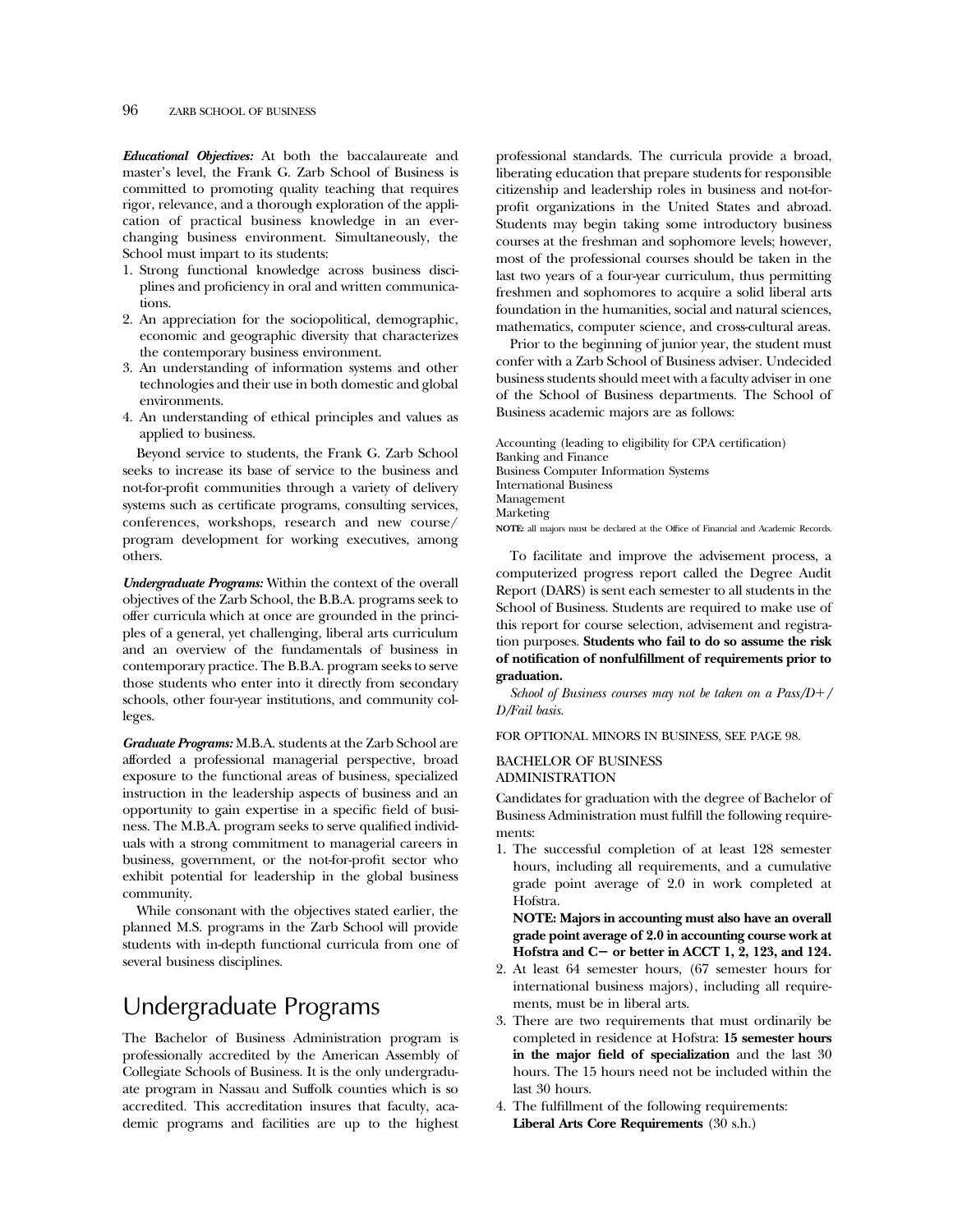| (See pp. 78-79 for core courses)         |        |
|------------------------------------------|--------|
| a) Humanities Division, 9 semester hours |        |
| including:                               |        |
| Creative Participation core              | 3 s.h. |
| Appreciation and Analysis core           |        |
| (including a minimum of 3 s.h. of        |        |
| literature courses)                      | 6 s.h. |
| b) Natural Sciences, Mathematics/        |        |
| Computer Science Division,               |        |
| 9 semester hours including:              |        |
| Mathematics/Computer Science core**      | 3 s.h. |
| Natural Sciences core                    | 3 s.h. |
| Course chosen from Mathematics/Computer  |        |
| Science or Natural Sciences core**       | 3 s.h. |
| c) Social Sciences Division, 9 semester  |        |
| hours including:                         |        |
| Perspective core                         | 3 s.h. |
| Contemporary core                        | 3 s.h. |
| Course chosen from Perspective or        |        |
| Contemporary core                        | 3 s.h. |
| d) Cross-Cultural core                   | 3 s.h. |
|                                          |        |

# **ENGL 1-2** (6 s.h.)

(See University Degree Requirements, page 59.)

#### **Specific Liberal Arts Requirements for B.B.A. Students** (18 s.h.)

*Students may not use these courses to fulfill core requirements (see below for exception made for international business majors\*).*

| a) ECO 1, 2 | 6 s.h. |
|-------------|--------|
|-------------|--------|

```
(These economics courses may not be taken on
a Pass/D+/D/Fail basis.)
```
A third economics course if specified by the department.

**NOTE: a maximum of 9 semester hours in economics will be accepted toward the fulfillment of the liberal arts requirement.**

b) MATH 9 or above (except MATH 12 and 16), *chosen under business department advisement\*\** 3 s.h.

| creater array accepted appearance automorrow | .      |
|----------------------------------------------|--------|
| c) Ethics course (PHIL 9 or equivalent)      | 3 s.h. |
| d) Political science course                  | 3 s.h. |

e) SPCM  $1$  or  $7$  (formerly SPCH  $1$  or  $7$ )  $3$  s.h.

# **International business majors must fulfill the following** *additional* **specific liberal arts requirements:**

- f) Foreign language, level 5 or equivalent (up to 15 s.h.) or standardized test assessments accepted.
- g) 3 s.h. chosen from HIST 11, 12, ENGL 43, 44, CLIT 39 or 40.
- h) A *second* Cross-Cultural core course (3 s.h.)
- i) ECO 142

\*International business majors need a minimum of 67 s.h. in liberal arts and may also apply up to 12 s.h. of **''Specific Liberal Arts Requirements for B.B.A. Students''** (b-h) to fulfill **''Liberal Arts Core Requirements.''** Students should

see an adviser in the Department of Marketing and International Business

#### **Additional Liberal Arts Electives**

Students may select courses from any liberal arts area as needed to complete the minimum of 64 s.h. (67 s.h. for International Business majors).

\*\*Additional mathematics courses may be taken to fulfill part of the liberal arts core requirements (see p. 79) and/or as needed to complete the minimum number of liberal arts credits needed for graduation. MATH 12 and 16 may not be taken by B.B.A. students. **Students who plan to pursue an M.B.A. degree are strongly urged to take a calculus course** (MATH 10, 10E or 19).

# **Requirements for B.B.A. Majors** (18-24 s.h.)

(See specific requirements as listed under the field of specialization.)

| Accounting                                            | 24 s.h.  |
|-------------------------------------------------------|----------|
| <b>Business Computer Information Systems</b>          | 24 s.h.  |
| Finance                                               | 21 s.h.  |
| <b>International Business</b>                         | 21 s.h.  |
| Management                                            | 18 s.h.  |
| Marketing                                             | 21 s.h.  |
| <b>Other Business Requirements</b> (40 s.h.)          |          |
| ACCT 1,2                                              | 6 s.h.   |
| BCIS 9 <sup>+</sup>                                   | $1$ s.h. |
| <b>BCIS 10+</b>                                       | 3 s.h.   |
| <b>BLAW 20</b>                                        | 3 s.h.   |
| <b>FIN 101</b><br>(sophomores or above) <sup>††</sup> | 3 s.h.   |
| <b>FIN 110</b><br>(juniors or above) $\dagger\dagger$ | 3 s.h.   |
| GBUS 180<br>$(seniors only)$ <sup>++</sup>            | 3 s.h.   |
| IB 150<br>(sophomores or above) <sup>††</sup>         | 3 s.h.   |
| <b>MGT 101</b><br>(sophomores or above) <sup>††</sup> | 3 s.h.   |
| <b>MGT 110</b><br>(juniors or above) $\dagger\dagger$ | 3 s.h.   |
| <b>MKT 101</b><br>(sophomores or above) <sup>††</sup> | 3 s.h.   |
| QM 1, 122                                             | 6 s.h.   |

# **Free Electives**

Electives as needed to complete the 128 semester hour minimum.

# TRANSFER CREDIT AND B.B.A. LIBERAL

# ARTS CORE COURSE REQUIREMENTS

Subject to the following regulations, students may use transfer or other advanced standing credit to reduce the divisional core course requirements in the Bachelor of Business Administration program described above. Students should see their major adviser.

1. Only credit for work completed elsewhere before the student matriculates at Hofstra can be used to reduce

<sup>†</sup>BCIS 9 may be fulfilled by the successful completion of credit by examination. BCIS 9 must be taken as a corequisite or prerequisite to BCIS 10.

<sup>††</sup>Sophomore class standing (completion of 24 s.h. or above) is required. Junior class standing (completion of 58 s.h. or above) is required. Senior class standing (completion of 88 s.h. or above) is required. These requirements cannot be waived.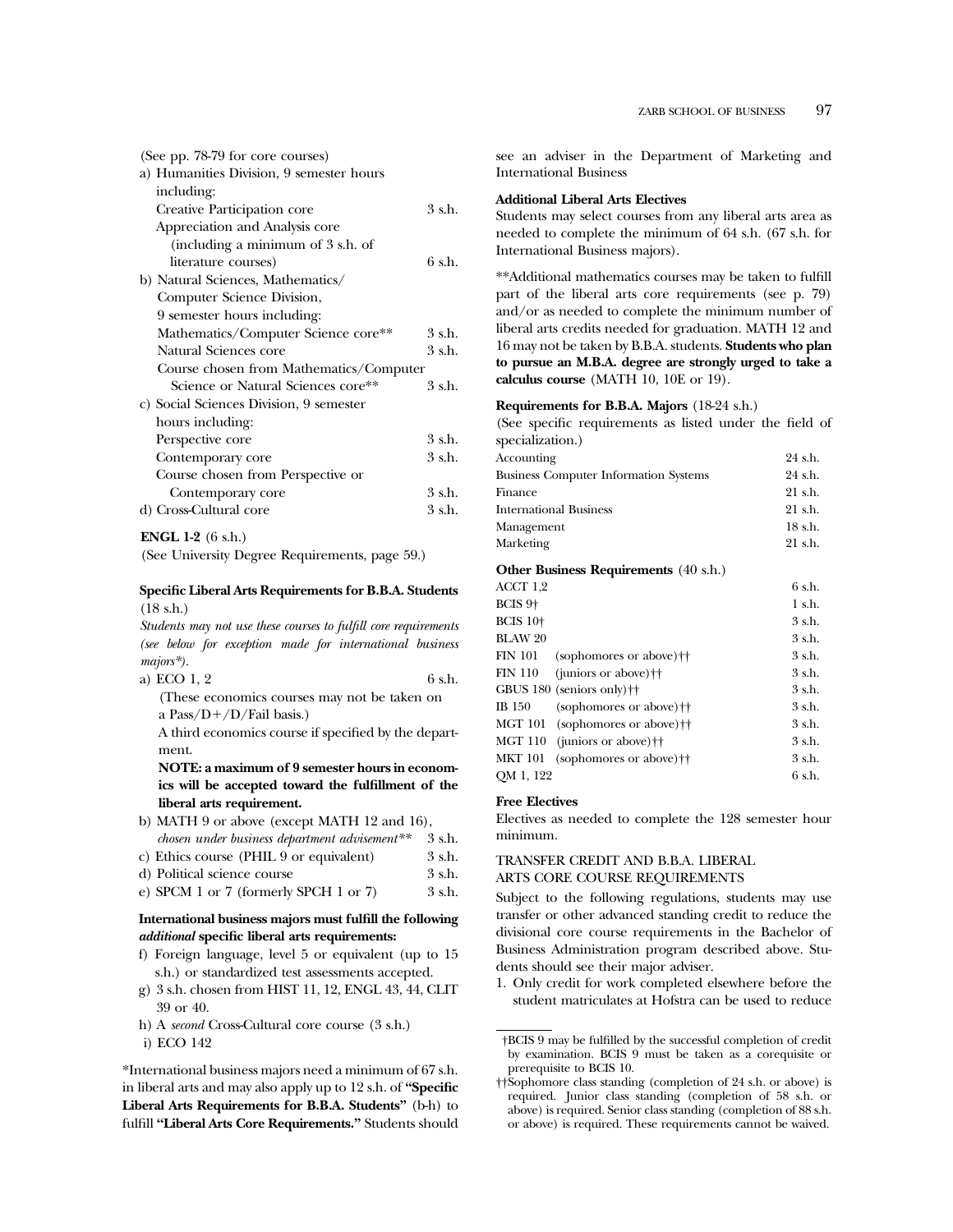any core course requirement. Credits that Hofstra students earn as visiting students elsewhere *may not be used* to meet or to reduce core course requirements. Students who attend non-AACSB institutions after interrupting their studies at Hofstra may be able to receive credit for up to 12 semester hours of business courses upon the successful completion of credit-byexamination tests.

**Currently enrolled Hofstra students who want to earn business or nonbusiness credits as visiting students elsewhere must obtain prior approval from the major adviser and the Office of the Dean, Zarb School of Business. Business credits may only be earned at AACSB accredited institutions.**

2. Please see page 77 regarding transfer credit of liberal arts core course requirements.

#### MINORS IN BUSINESS

Business minors provide B.B.A. and non-B.B.A. students with an enriched understanding of the business world. A completed minor field will be listed on the student's transcript.

Students with a *major* in a business area may choose a minor in a second business area. For a business minor, B.B.A. students must complete, *only under faculty advisement in the department offering the minor*, a minimum of 18 semester hours with grades of  $C-$  or better in that second area of study, with at least six-nine hours in residence. While the introductory courses (e.g., courses numbered 1, 2, 101 and 110) included in the undergraduate business and general requirements may be counted within the total 18 credit hours, no course may be used toward the minor if it is also being used as an elective in the major field.

For a minor in Business Law, see page 145.

For a minor in Banking and Finance, see page 206.

Business majors who want to pursue a minor in a nonbusiness area should obtain a description of the minor requirements from the appropriate department. For a minor in the Hofstra College of Liberal Arts and Sciences, see page 75; for School of Education, see page 107; for interdisciplinary minors, see page 255.

Nonbusiness majors may choose a minor in the School of Business. The requirements are the successful completion of a minimum of 18 semester hours of business courses with grades of C- or better, *only under faculty advisement in the department offering the minor*, with at least six-nine hours in residence.

#### *No School of Business courses may be taken on a Pass/D+/ D/Fail basis.*

No student pursuing a bachelor's degree, other than a Bachelor of Business Administration degree, may complete more than 30 semester hours of School of Business coursework without permission of the School of Business Dean's Office. The student must have the appropriate form approved by and filed with the major and minor departments.

For further information regarding business minors, contact the chairperson of the appropriate department.

*All minors must be declared at the Office of Financial and Academic Records.*

#### BUSINESS EDUCATION

In cooperation with the School of Education, the Zarb School of Business offers programs leading to New York State certification for classroom teachers in business education, and in business and distributive education. Students who want to be certified should consult an adviser in the School of Business for selection of a major field and an adviser in the School of Education for selection of the proper courses for meeting the New York State requirements. See page 330 for complete description.

# **BACHELOR OF SCIENCE IN VIDEO/TELEVISION AND BUSINESS**

The School of Communication offers a program leading to the degree of Bachelor of Science with a specialization in video/television and business. See page 131 for requirements.

# Graduate Programs

# MASTER OF BUSINESS ADMINISTRATION

The Frank G. Zarb School of Business offers programs leading to the degree of Master of Business Administration and a dual program offered jointly with the School of Law leading to both the Juris Doctor and the Master of Business Administration degrees (see page 101).

The Master of Business Administration Program is professionally accredited by the American Assembly of Collegiate Schools of Business. It is the only graduate program in Nassau and Suffolk Counties which is so accredited, ensuring that faculty, academic programs and facilities meet the highest professional standards.

**Courses in the M.B.A. Program are open only to those students who have been accepted for matriculation.** For information, contact the Office of Graduate Admissions, Admissions Center, (516) 463-6707, Fax (516) 560-7660 or the Zarb School of Business Graduate Program Office, Third Floor, Weller Hall, (516) 463-5683; Fax (516) 463-5268; E-mail: HUMBA@HOFSTRA.EDU.

The fields of specialization and the chairpersons for the individual academic departments are:

- Accounting and Taxation: Associate Professor Warner, (516) 463-5684
- Banking and Finance: Professor Lyn, (516) 463-5698
- Business Computer Information Systems: Associate Professor Nasri, (516) 463-5716
- Management: Associate Professor Comer, (516) 463-5726

Marketing and International Business: Associate Professor Barak, (516) 463-5706

Admission Criteria for Degree Students

Applicants for admission to the M.B.A. Program must hold a baccalaureate degree from a regionally accredited institution. No specific undergraduate course of study is required for admission, nor is any specific course of undergraduate study recommended for those students planning to pursue the M.B.A. degree. Undergraduate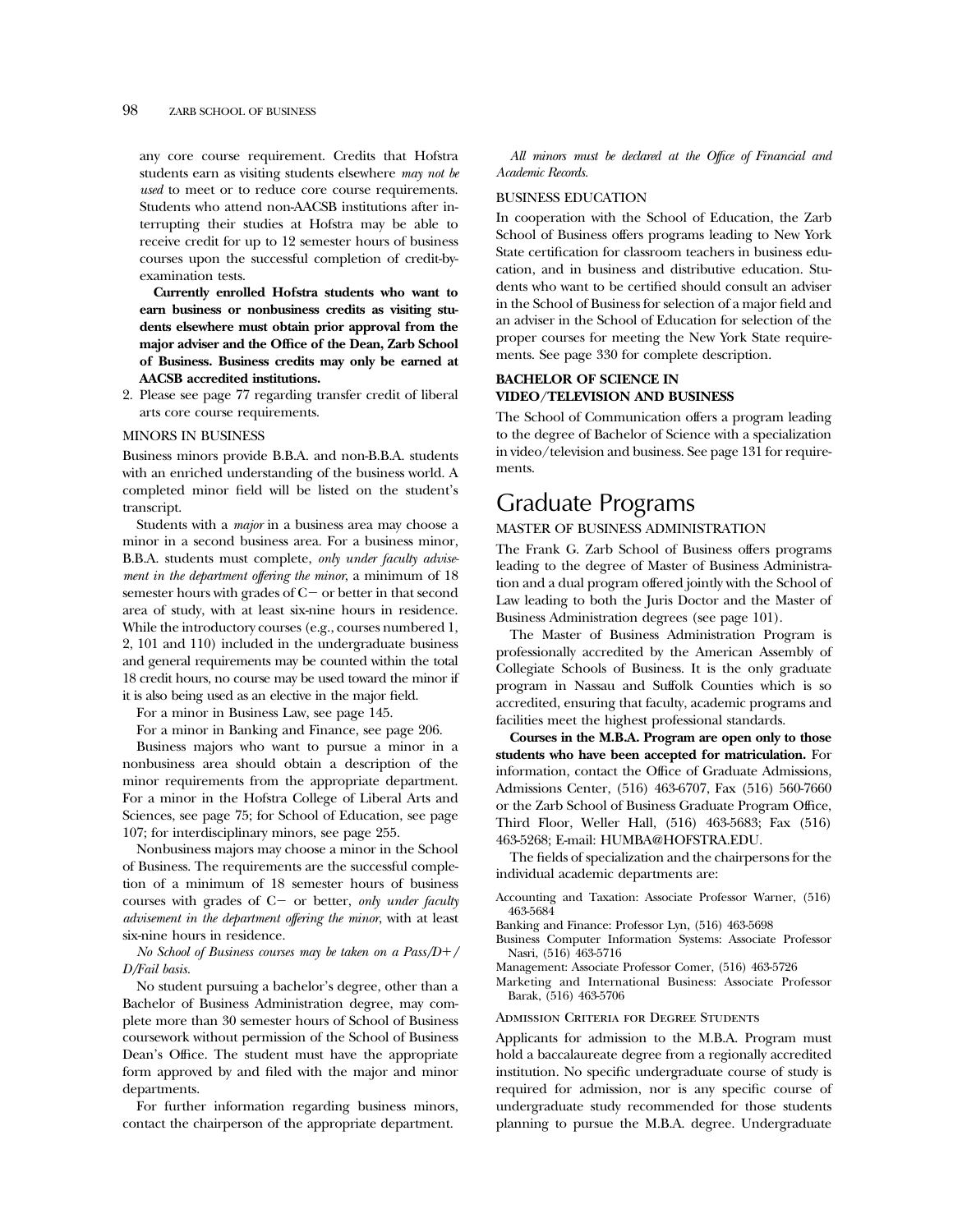majors represented in the M.B.A. Program include business, education, the natural and social sciences, engineering, the humanities and nursing.

Applicants for admission are required to take the Graduate Management Admission Test (GMAT). The test is administered by the Educational Testing Service four times a year—October, January, March and June—at various test centers throughout the United States as well as in foreign countries. The test can be taken at Hofstra on any of the four dates. Applications for the test are available from Hofstra's Graduate Admissions Office or School of Business.

Admission to the program has become increasingly selective over the last several years, and candidates for admission are expected to demonstrate high promise of success in graduate business study. All applications for admission are considered on the basis of their own merits, with weight given to the strength of a student's previous academic performance, scores obtained on the GMAT, professional experiences indicating increasing levels of responsibility, and any other pertinent information which the candidate for admission may provide to the Committee on Admissions.

#### Graduate Grades

Grading in graduate courses include the categories A,B, C,D,F. (See Graduate Grading System, page 68.) No credit will be allowed for prerequisite or graduate courses with D grades. These courses must be repeated.

#### Academic Standing

Graduate business students are required to earn a 3.0 grade-point average or better to be considered in good standing and to graduate. Students who fail to maintain a 3.0 grade-point average will have their status reviewed by the Senior Assistant Dean and Director of Graduate Programs. **NOTE: Majors in accounting must also have an overall grade point average of 3.0 in accounting course work at Hofstra.**

The academic performance of all students is reviewed at the conclusion of every semester. Any student with a grade point average of less than 3.0 at the end of a semester will be subject to academic probation.

Students who have accumulated 25 percent or more of total attempted semester hours in INC's, W's and NC's will also be placed on probation. Students who have maintained two consecutive probationary periods, and who have not raised their GPA to the required 3.0 by the conclusion of the second probationary period, are subject to dismissal. An M.B.A. student with especially serious academic deficiencies is subject to immediate dismissal when such deficiencies make it apparent that the student's continuation in the M.B.A. Program will not result in his/her successful achievement of the M.B.A. degree.

Further information concerning maintenance of graduate academic standing may be obtained from the Zarb School of Business Graduate Program Office, Third Floor, Weller Hall.

#### Transfer Credit

Opportunities to transfer credit from other institutions to the M.B.A. Program are extremely limited beyond the core competency level. No more than the equivalent of 9 semester hours beyond core competency courses may be transferred. Only course work completed at AACSB accredited schools will be considered for transfer credit.

Graduate transfer credit is limited to ensure a minimum of 30 graduate credits taken in residence and to ensure that only appropriate courses from other AACSB accredited schools are accepted for credit in the program.

#### STATUTE OF LIMITATION

All credits applied toward the M.B.A. degree must be earned within the period of five years starting from the date of completion of the first course applicable to the degree. Exceptions will be made for any period of intervening military service.

M.B.A. students who have no record of attendance at Hofstra for a period of 15 months or more after the last completed semester, including summer sessions, may be required to file for readmission and follow the requirements set forth in the *Bulletin* in effect upon such readmission. Students who are maintaining matriculation while on approved leaves of absence are considered to be in attendance.

#### **PROGRAM REQUIREMENTS FOR ALL M.B.A. MAJORS:**

A range of 42-66 semester hours is required for the M.B.A. degree. Previous course work of all students admitted to graduate business study will be evaluated by the Senior Assistant Dean and Director of Graduate Programs of the Zarb School of Business upon a student's admission. Students may be awarded credit for M.B.A. residency requirements and/or core competencies based upon previous academic work, and this will determine the total number of semester hours required for the M.B.A. degree. The Program is comprised of the following five components:

|                       | Component I Residency Requirements | (No credit)         |
|-----------------------|------------------------------------|---------------------|
|                       | Component II Core Competencies     | $(0-24$ s.h.)       |
|                       | Component III Advanced Core        | $(18 \text{ s.h.})$ |
|                       | Component IV The Contemporary      |                     |
|                       | <b>Business Environment</b>        | $(9 \text{ s.h.})$  |
| Component V The Major |                                    |                     |
|                       | Concentrations                     | $(15 \text{ s.h.})$ |

# **COMPONENT I: RESIDENCY REQUIREMENTS RESIDENCY WORKSHOPS\***

These workshops cover the fundamentals of computer applications, library resource usage, and calculus with business applications respectively. Full-time students must complete all of these workshops during the first month of the semester in which they begin the M.B.A. program. Part-time students must complete them within their first semester. Documentation of completion

<sup>\*</sup>Open only to matriculated M.B.A. students.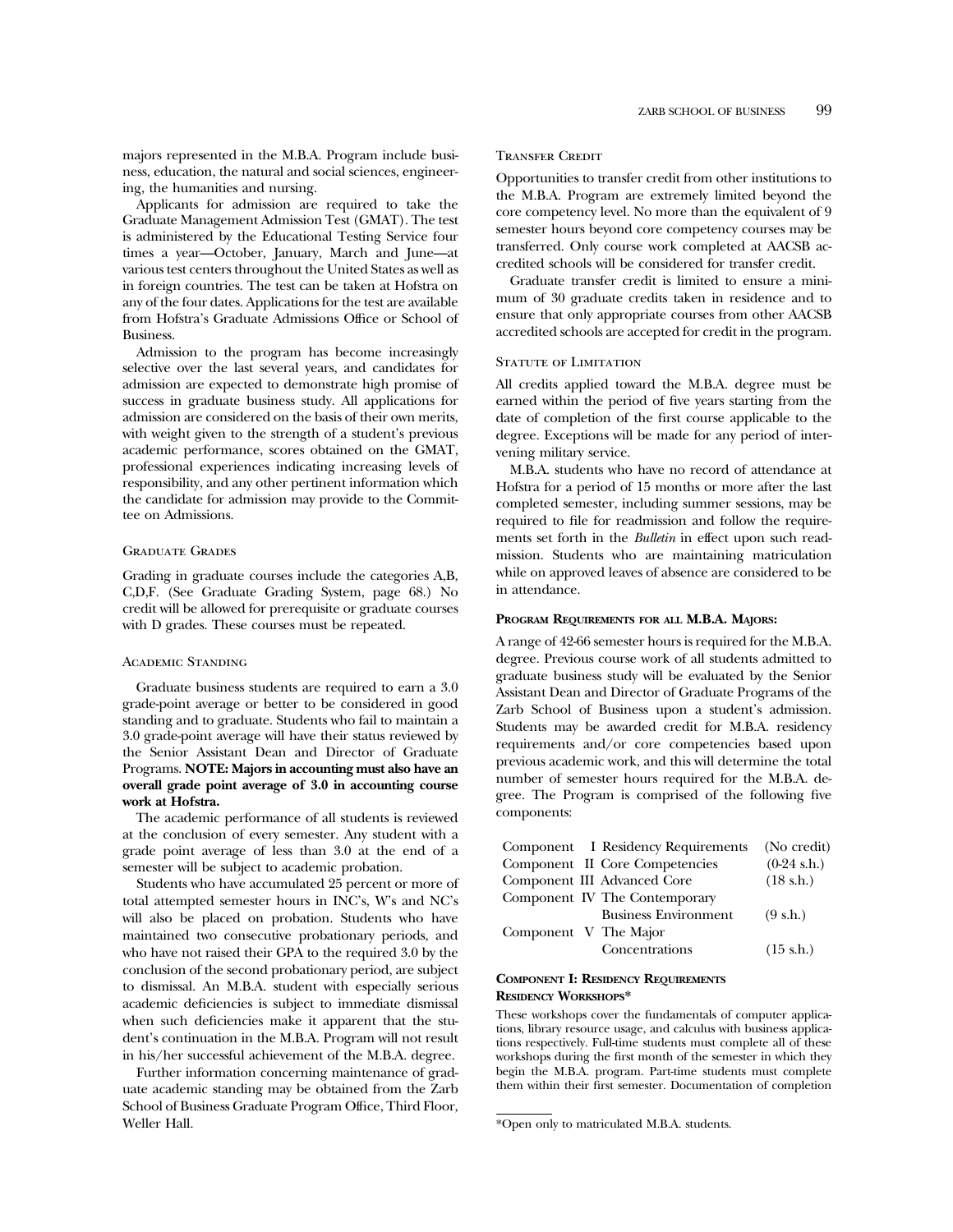must be submitted to the Graduate Program Office in order for students to register for the subsequent semester.

*Computer Applications†* No credit This workshop enables students to develop computer proficiency by covering Windows, spreadsheets, databases, word processing,

e-mail and Internet access. *Library Resource Usage* No credit

This workshop is administered by Axinn Library faculty to familiarize M.B.A. students with available resources (computer resources, journals, CD ROM, etc.).

*Business Mathematics Workshop†* No credit

A basic overview of calculus, linear algebra, and other business applications of mathematics including functions, analytic geometry of the plane, differentiation and integration as applied to business decision making.

# **Component II: Core Competencies**

The core competency component provides students with exposure to the functional areas of business and provides the base of knowledge necessary to understand how a business organization functions. Core competency requirements may be satisfied through the successful completion of appropriate previous course work with grades of ''B'' or better taken within a specific timeframe prior to enrollment in the M.B.A. Program *or* through satisfactory performance on a proficiency examination administered by the appropriate department within the Zarb School of Business.

Previous course work of all students admitted to graduate business study will be evaluated by the Director of Graduate Programs of the Zarb School of Business immediately upon a student's admission. The results of this evaluation, including notification of the core competencies required as part of each individual student's course of study in the M.B.A. Program, will be communicated to all students with their letter of admission. Further evaluation of core competencies after admission will only be undertaken for those students admitted directly from their baccalaureate program of study and for whom final undergraduate transcripts were not available at the time of admission.

Students should note that in-service training courses, corporate training, and other nondegree bearing credit courses are not acceptable for credit toward the core competencies. Also, courses taken at junior or community colleges or non-AACSB accredited schools are generally not acceptable for credit toward core competency courses.

#### **Core Competencies\***

|                  |                                        | Sem. Hrs.                                                     |
|------------------|----------------------------------------|---------------------------------------------------------------|
| <b>ACCT 201.</b> | Financial Accounting and Reporting     | 3                                                             |
| 201.             | <b>Information Technology</b>          | 3                                                             |
| <b>BLAW 201.</b> | Legal, Political, Regulatory and       |                                                               |
|                  | <b>Ethical Environment of Business</b> | 3                                                             |
| 201.             | <b>General Economics</b>               | 3                                                             |
| 201.             | <b>Financial Analysis and Markets</b>  | 3                                                             |
| 201C.            |                                        |                                                               |
|                  | Management                             | 3                                                             |
| 201.             | Marketing Principles and Concepts      | 3                                                             |
| 201.             | Quantitative Analysis With Business    |                                                               |
|                  | Applications                           | 3                                                             |
|                  |                                        | 94                                                            |
|                  |                                        | <b>COTE COMPETENTES</b><br>Operations, Technology and Quality |

Majors in accounting must also satisfy the following courses:

ACCT 123 & 124. *Financial Accounting Theory*

*and Practice,* 6 s.h.

125. *Accounting Entities* (Advanced), 3 s.h.

131. *Cost Accounting Systems,* 3 s.h.

BLAW 24. *Legal Aspects of Business Organizations*

*and Activities,* 3 s.h.

Majors in business computer information systems must also satisfy the following *special* core competency course:

BCIS 201A. *Structured COBOL Programming*, 3 s.h.

Majors in taxation must also satisfy the following courses:

ACCT 123 & 124. *Financial Accounting Theory and Practice,* 6 s.h.

# **Component III: The Advanced Core**

The advanced core component further strengthens the general management base provided in Component II of the program. This component is presented within a framework which emphasizes the professional and leadership perspectives in the management of business organizations, as well as the importance of written and oral communication skills.

With permission of the Senior Assistant Dean and Director of Graduate Programs, in consultation with the department chairperson to set general policy, M.B.A. students may seek permission to substitute a more advanced course in a subject area represented in the advanced core courses if they have previously completed a minumum of six courses in the subject at the undergraduate or graduate level with grades of ''B'' or better.

| <b>Advanced Core*</b> |      | Sem. Hrs.                           |    |
|-----------------------|------|-------------------------------------|----|
| ACCT                  | 230. | Managerial Accounting and Reporting | 3  |
| <b>BCIS</b>           | 205. | Management Information Systems      | 3  |
| FIN                   | 202. | Corporate Financial Management      | 3  |
| MGT                   | 202. | Innovative Management of            |    |
|                       |      | Contemporary Organizations          | 3  |
| MKT                   | 207. | Marketing Management                | 3  |
| OМ                    | 210. | Advanced Applications for           |    |
|                       |      | Quantitative Analysis               | 3  |
|                       |      |                                     | 18 |

# **Component IV: The Contemporary Business Environment**

The contemporary business environment provides students with an applied focus on issues of managing contemporary organizations. A broad frame of reference is provided in order to enable students to develop decision making and leadership skills within environments of increasing uncertainty and complexity which are influenced by ethics, technology, and social, ethnic and political diversity. In addition, this component provides for integration of material in a global context from the core competency courses which crosses traditional functional boundaries.

#### **The Contemporary Business Environment\*** *Sem. Hrs.*

|    | MGT 214. Ethics, Environmental Responsibility, |                |
|----|------------------------------------------------|----------------|
|    | and Sociopolitical Diversity in                |                |
|    | <b>Business Organizations</b>                  | ዳ              |
|    | MGT 217. Developing Leadership and             |                |
|    | Communication Skills                           | 3              |
| IB | 219. Global Business Decision Making††         | 3              |
|    |                                                | $\overline{q}$ |

#### **Component V: The Major Concentrations\***

The major concentration enables students to establish a strong base of specialized knowledge in one of the areas of study represented in the Zarb School of Business. This complements the skills in the

<sup>\*</sup>Open only to matriculated Zarb School of Business graduate students and/or M.A. in Health Administration students where appropriate.

<sup>†</sup>Open only to matriculated M.B.A. students. These residency requirements may be satisfied through previous undergraduate or graduate course work. Students will receive with their letter of admission information about which residency requirements, if any, have been met through prior course work. Students may also elect to satisfy these requirements through a proficiency examination administered by the Zarb School of Business.

<sup>††</sup>Students must have completed at least 12 s.h. in the Advanced Core before registering for IB 219.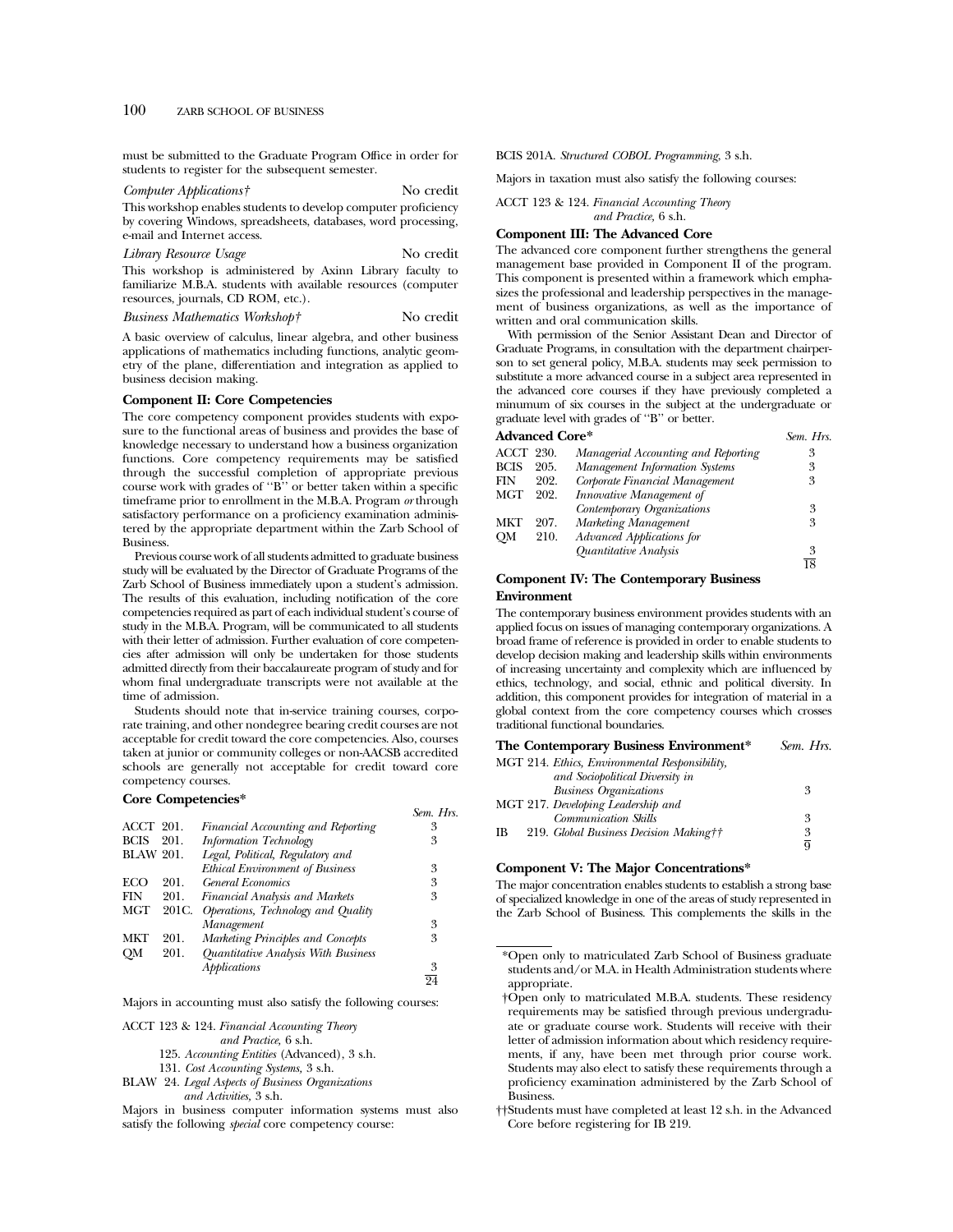various functional areas of business, as well as the professional leadership and management orientation found in Components I through IV. Concentrations are offered in Accounting, Business Computer Information Systems, Finance, International Business, Management, Marketing, and Taxation.

With permission of the Senior Assistant Dean and Director of Graduate Programs, in consultation with the department chairperson to set general policy, students may substitute an elective course outside of their major area for one of these courses.

# **ACCOUNTING:**

|                                                     | Sem. Hrs. |
|-----------------------------------------------------|-----------|
| ACCT 216. Tax Accounting or a 200-level             |           |
| taxation course                                     | 3         |
| <b>ACCT 234. Advanced Auditing</b>                  | 3         |
| <b>ACCT 250. Seminar in Contemporary Accounting</b> | 3         |
| One international accounting course                 | 3         |
| <b>Capstone Research Integration Course</b>         | 3         |
|                                                     | 厉         |
|                                                     |           |

#### **BUSINESS COMPUTER INFORMATION SYSTEMS:**

| BCIS 206. Systems Analysis and Design        | 3               |
|----------------------------------------------|-----------------|
| <b>BCIS</b> 215. Database Management Systems | 3               |
| Two electives in area of concentration       |                 |
| selected under advisement (including         |                 |
| one international BCIS course)               | 6               |
| Capstone Research Integration Course         | 3               |
|                                              | $\overline{15}$ |

# **FINANCE; INTERNATIONAL BUSINESS; MANAGEMENT; TAXATION:**

| Four electives in area of concentration    |    |
|--------------------------------------------|----|
| selected under advisement (including at    |    |
| least one international course in the area |    |
| of concentration)                          | 12 |
| Capstone Research Integration Course       | 3  |
|                                            | 15 |
| <b>MARKETING:</b>                          |    |
| MKT 245. Research for Marketing Decisions  | 3  |
| Three electives in area of concentration   |    |
| selected under advisement (including at    |    |
| least one international marketing course)  | 9  |
| Capstone Research Integration Course       | 3  |
|                                            | 15 |

#### **Capstone Research Integration Course\***

In order to better address the myriad of experiences and professional objectives of students enrolled in the M.B.A. Program, the Capstone Research Integration Course offers students a variety of options through which to integrate material presented in other components of study. All of these options stress the importance of analytical and research skills; decision making across functional lines; a demonstrated thorough understanding of the global environment, markets, technology and operations of an organization or issue within an organization; and effectively communicating and substantiating decisions which have the potential to profoundly affect an enterprise. **Before choosing** *one* **of the following options, students must ensure that they meet the registration requirements listed under the individual course descriptions:**

Option 1: *Advanced Research Seminar,* 3 s.h. ACCT, BCIS, FIN, IB, MGT, or MKT 304

| Option 2: M.B.A. Honors Research Thesis, 3-6 s.h.     |
|-------------------------------------------------------|
| ACCT, BCIS, FIN, IB, MGT, or MKT 305                  |
| Students approved to pursue a 6 semester hour         |
| honors research thesis must take their three remain-  |
| ing elective courses within their area of specializa- |
| tion.                                                 |
| Option 3: Case Focused Research Seminar, 3 s.h.       |
| ACCT, BCIS, FIN, IB, MGT, or MKT 306                  |
| Option 4: Consulting Research Project, 3 s.h.         |
| ACCT. BCIS. FIN. IB. MGT. or MKT 307                  |

Option 5: *Computer Simulation (Management Game),* 3 s.h. ACCT, BCIS, FIN, IB, MGT, or MKT 308

Options 3, 4, and 5 are cross-listed in the class schedules in order to enable majors from the various disciplines to come together in a common integrative course and promote a team effort approach to problem solving. For example, if Option 3 (FIN 306: *Case Focused Research Seminar*) is offered by the Banking and Finance Department, it will be cross-listed for the other four departments. Therefore, a marketing major who desires to take the course will register for MKT 306, while a management major will register for the same class listed as MGT 306.

#### **M.B.A./J.D. PROGRAM**

This program leads to both the Juris Doctor and Master of Business Administration degrees. It gives people with legal backgrounds knowledge of business practice, the economic ramifications of the law, and a foundation in business problem solving. Areas of law and business which especially benefit from such an integrated program include tax law, corporation law, real estate and antitrust law.

Hofstra law students in good academic standing at the end of the first year of Law School are eligible for admission to the program. Alternatively, students may apply simultaneously to the Law School and the Zarb School of Business for the fall semester in which they plan to begin study. Students are required to meet admission standards of the School of Business and the School of Law. The Graduate Management Admission Test (GMAT) is required of all J.D./M.B.A. students. The regular M.B.A. application fee may be waived by the program coordinator.

A complete description of the program can be obtained from the Zarb School of Business Graduate Program Office, Third Floor, Weller Hall, (516) 463-5683, or from the School of Law Admissions Office, 114 Law School, (516) 463-5916.

# ACADEMIC CHAIRS AND DISTINGUISHED PROFESSORSHIPS

For information, see page 388.

The Bernon Family Endowed Distinguished Professorship in Business.

The Brodlieb Distinguished Professorship in Business is

<sup>\*</sup>Open only to matriculated Zarb School of Business graduate students.